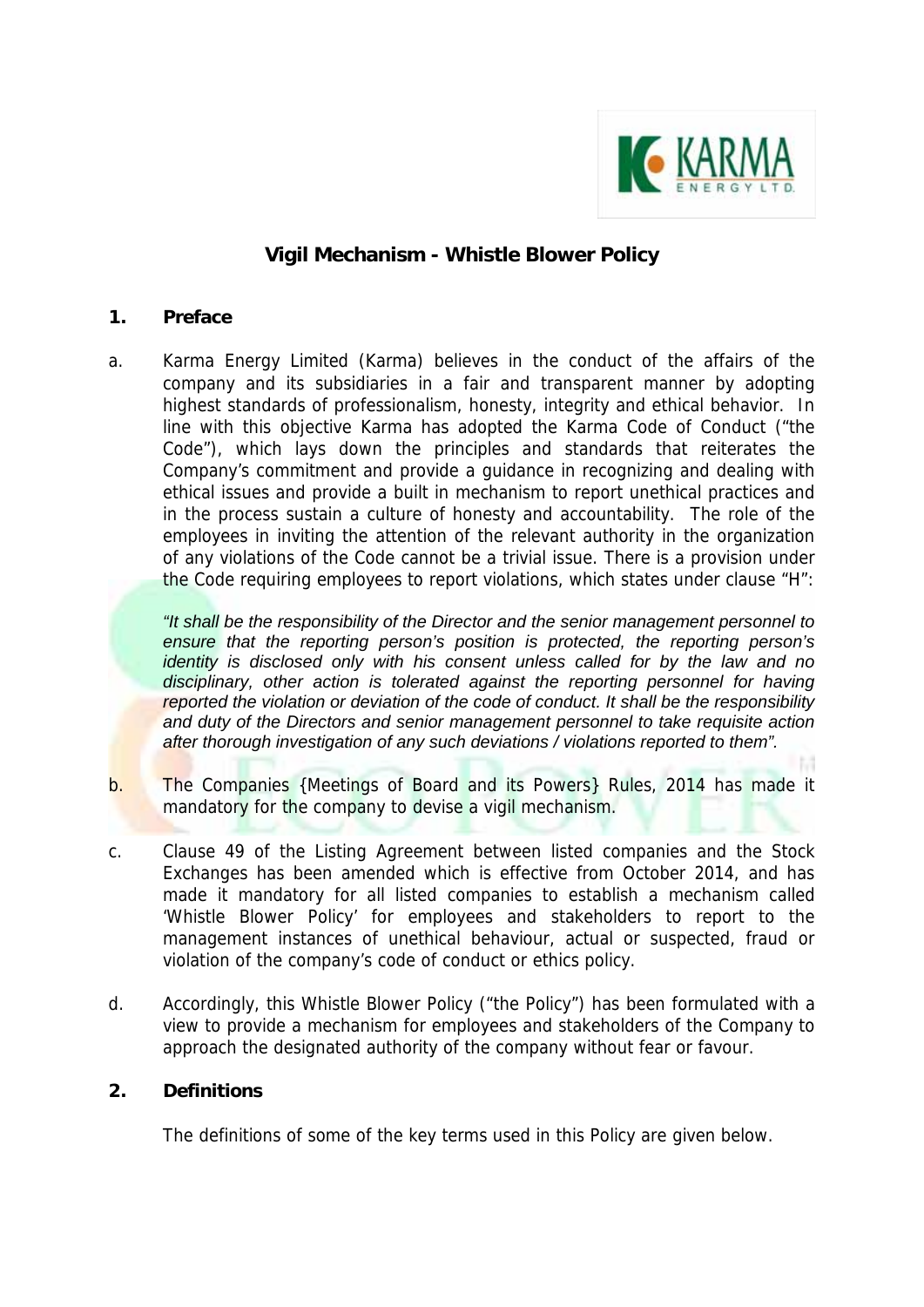

H.

a. **"Employee"** means every employee of the company and includes the Directors in the employment of the Company.

b. **"Code"** means the Karma Code of Conduct.

c. **"Investigators"** means those persons authorized or appointed, by the designated authority to investigate the matter reported to him on the deviations from the Code of Conduct.

d. **"Designated Authority"** means the Director and Chairman Mr. D G Siraj.

e. **"Disclosure"** means any communication made in good faith that discloses or demonstrates information that may show unethical or improper activity of another person(s) in the company.

f. **"Person blamed"** means a person against or in relation to whom a Disclosure has been made or evidence gathered during the course of an investigation.

g. **"Stakeholder"** means every person who has an interest in the company and who has been bestowed with certain rights under the Companies Act, 2013 or under the Listing Agreement.

h. **"Whistle Blower"** means an Employee making a Disclosure under this Policy.

# **3. Scope**

- a. This Policy is an extension of the Karma Code of Conduct. The Whistle Blower's role is that of a person reporting to the relevant designated authority the reliable information. The Whistle Blower is not expected to conduct himself as an investigating authority nor they are expected to state the appropriate corrective or remedial actions that may be necessary in the relevant matter.
- b. All Disclosures will be appropriately dealt with by the designated authority either by himself or an authorized investigator(s).

# **4. Eligibility**

All Employees and Stakeholders of the company are eligible to make "Disclosures" under this Policy. The Disclosures has to be in relation to matters concerning the Company.

#### **5. Disqualifications**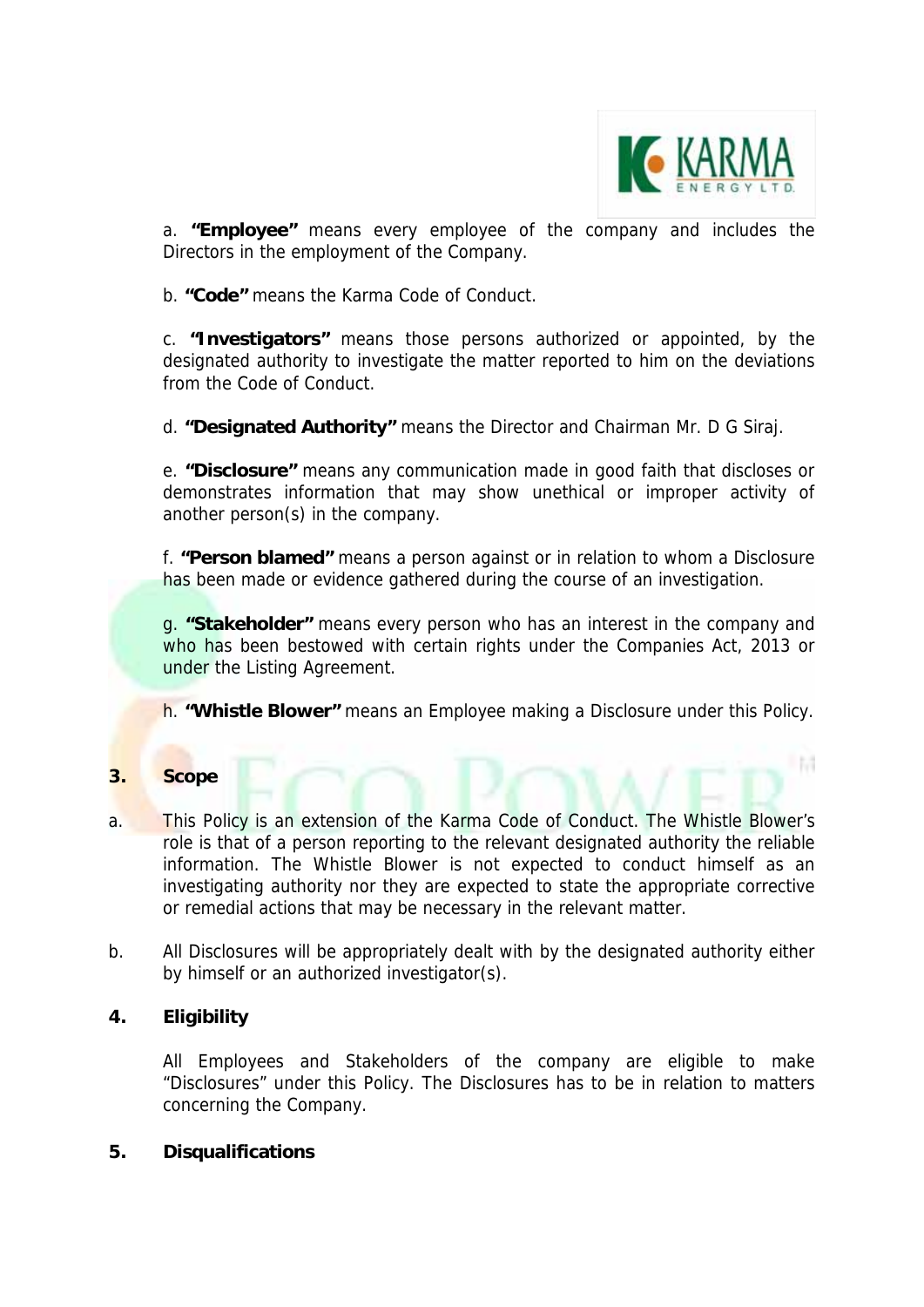

**A** 

- a. It is the declared policy of the management that all genuine Whistle Blowers would be provided complete protection from any kind of unfair treatment. However, any apparent disclosures with mala fide intention or knowing that the allegations made are false and bogus would warrant appropriate disciplinary action.
- b. Whistle Blowers, who make any Disclosures, which have been subsequently found to be mala fide, malicious, frivolous, baseless or reported otherwise than in good faith, will be dealt with in accordance with the rules of the company.

#### **6. Procedure**

- a. All Disclosures whether concerning financial / accounting matters or not should be addressed to the designated authority for investigation.
- b. The contact details of the designated authority is as under:

Mr. D G Siraj Chairman Karma Energy Limited Empire House, 214 Dr D N Road, Ent A K Nayak Marg, Fort, Mumbai - 400 001

Email : dgsiraj@weizmann.co.in

- c. The identity of the Whistle Blower shall always be kept confidential.
- d. All Disclosures should be reported in writing so as to ensure a clear understanding of the issues raised and should either be typed or written in a legible handwriting in English, Hindi or in any regional language of the place of employment of the Whistle Blower.
- e. The Disclosure should be forwarded under a sealed envelope enclosing therein a covering letter which shall bear the identity of the Whistle Blower and to which a detailed note on the disclosure made to be attached so that the said Note alone could be detached for the purpose of investigation and Whistle Blower's identity protected throughout.
- f. All Disclosures shall be factual and not an assumption or speculation and would be required to be substantiated at appropriate time with proper evidence.

# **7. Investigation**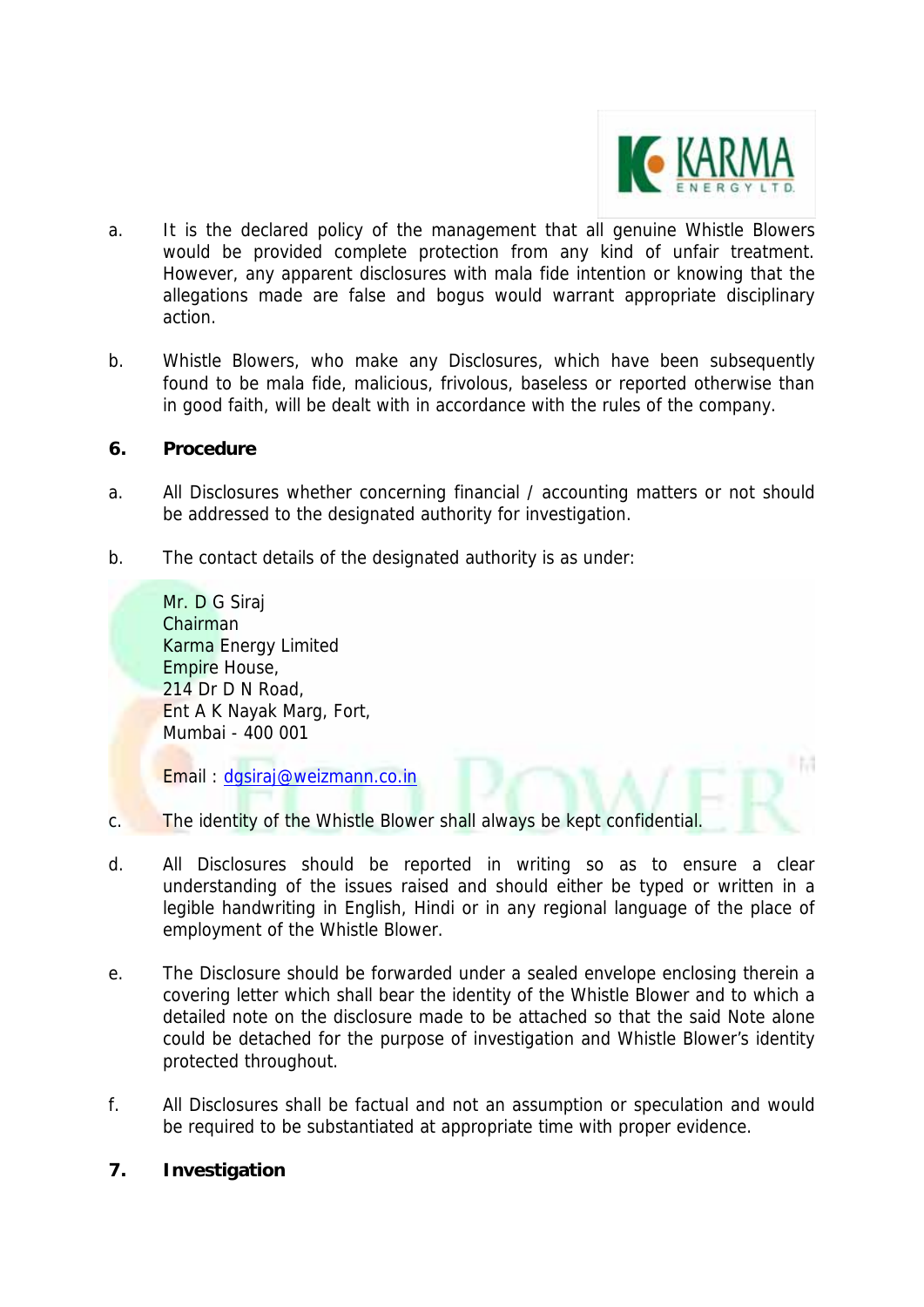

- a. All Disclosures reported to the designated authority shall be thoroughly investigated.
- b. The decision to conduct an investigation by the designated authority by itself cannot be deemed to be an accusation and is to be considered as a neutral factfinding process. The outcome of the investigation may or may not validate the disclosure of the Whistle Blower that an improper or unethical act has been committed by the person blamed.
- c. The person blamed will normally be informed of the allegations at the outset of a formal investigation and have opportunities for providing their inputs during the investigation.
- d. The person blamed shall have a duty to co-operate with the investigating authority to the extent that such co-operation will not compromise selfincrimination protections available under the applicable laws.
- e. The person blamed have a responsibility not to interfere with the investigation. Evidence shall not be withheld, destroyed or tampered with, and witnesses shall not be influenced, coached, threatened or intimidated by the Person blamed.
- f. The Person blamed will be given all the opportunity to respond to material findings contained in an investigation report unless it is felt that by the designated authority that due to compelling reasons different action is warranted in the matter. No allegation of wrongdoing against the person blamed shall be considered as maintainable unless and until there is sufficient evidence in support of the allegation / information received by the designated authority.

# **8. Protection**

- a. No unfair treatment will be meted out to the Whistle Blower on account of his / her having reported a "Disclosure" under this Policy to the designated authority. Karma, as a policy, condemns any kind of such discrimination, harassment, victimization or any other unfair employment practice being adopted against any Whistle Blowers. Total protection would be given to Whistle Blowers against any unfair practice like retaliation, threat or intimidation of termination/suspension of service, disciplinary action, transfer, demotion, refusal of increments or promotions, or obstruction to the Whistle Blower's right to continue to perform his assigned duties/functions and this would include making more Disclosures.
- b. A Whistle Blower may report any violation of the above clause to the designated authority and this matter to would be investigated appropriately.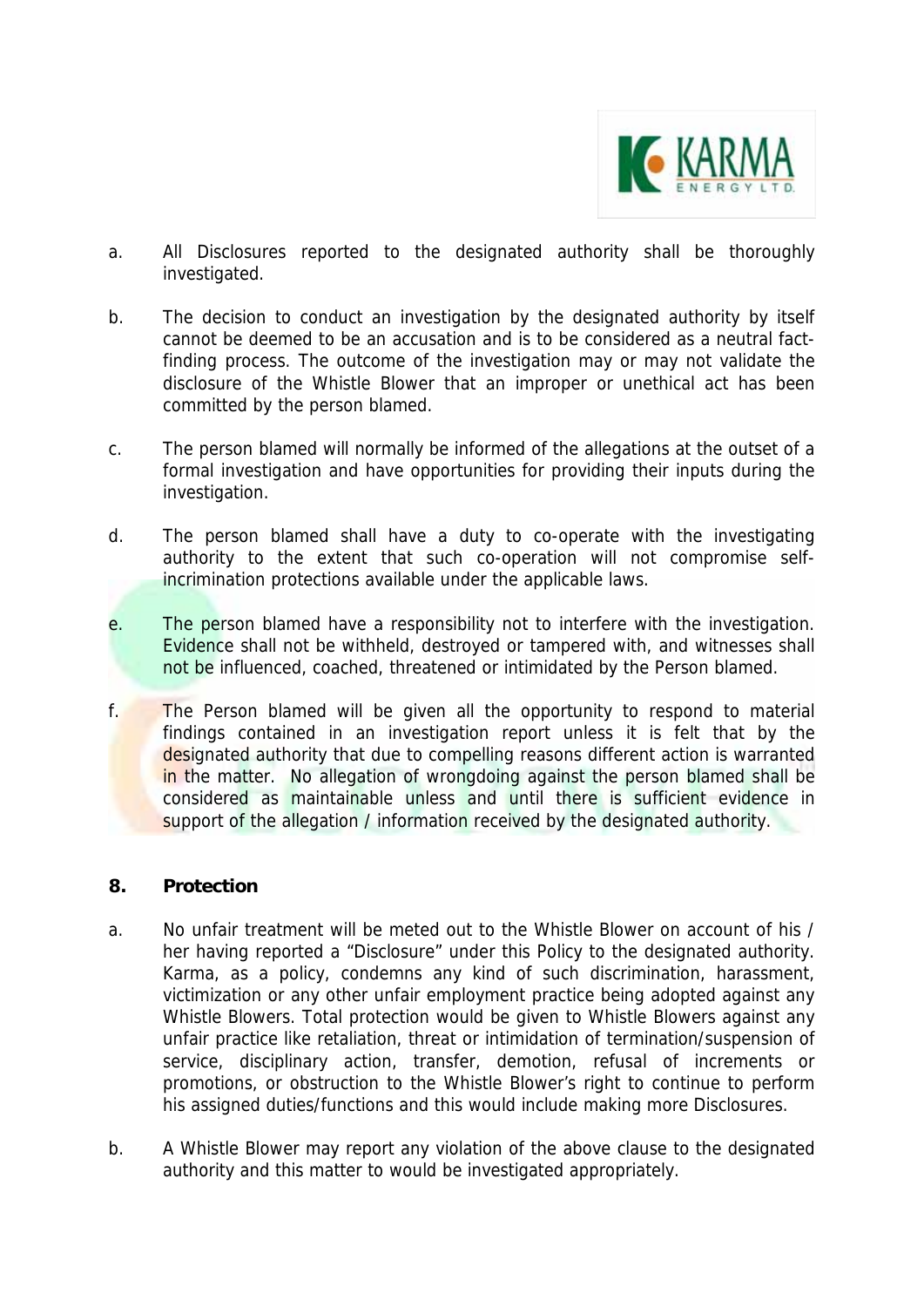

l M

- c. The identity of the Whistle Blower shall be kept confidential to the extent permissible under law.
- d. Any other Employee / Stakeholder assisting and facilitating the investigation shall also be protected to the same extent as the Whistle Blower.

#### **9. Investigators**

- a. Investigators are required to conduct a process towards fact-finding and analysis.
- b. All Investigators shall be independent and unbiased both in fact and as perceived. Investigators have a duty of fairness, objectivity, thoroughness, ethical behavior, and observance of legal and professional standards.
- c. Investigations will be launched only after a preliminary review by the designated authority of the disclosure made and satisfying that the disclosure warrants an investigation and such disclosures are not prima facie a mala fide action by the Whistle Blower.

# **10. Decision**

If the disclosure received stands scrutiny, the designation authority after discussing and deliberating with other relevant authorities of the company would recommend appropriate action against the person blamed and if it is found that the disclosures made by the whistle blower is with certain ulterior motive and with mala fide intention, the whistle blower also would not escape appropriate disciplinary action against him.

#### **11. Retention of documents**

All Protected Disclosures in writing or documented along with the results of investigation relating thereto shall be retained by the Company for a minimum period of ten years.

#### **12. Amendment**

Karma reserves its right to amend or modify this Policy in whole or in part, at any time without assigning any reason whatsoever. However, no such amendment or modification will be binding on the Employees unless the same is notified to the